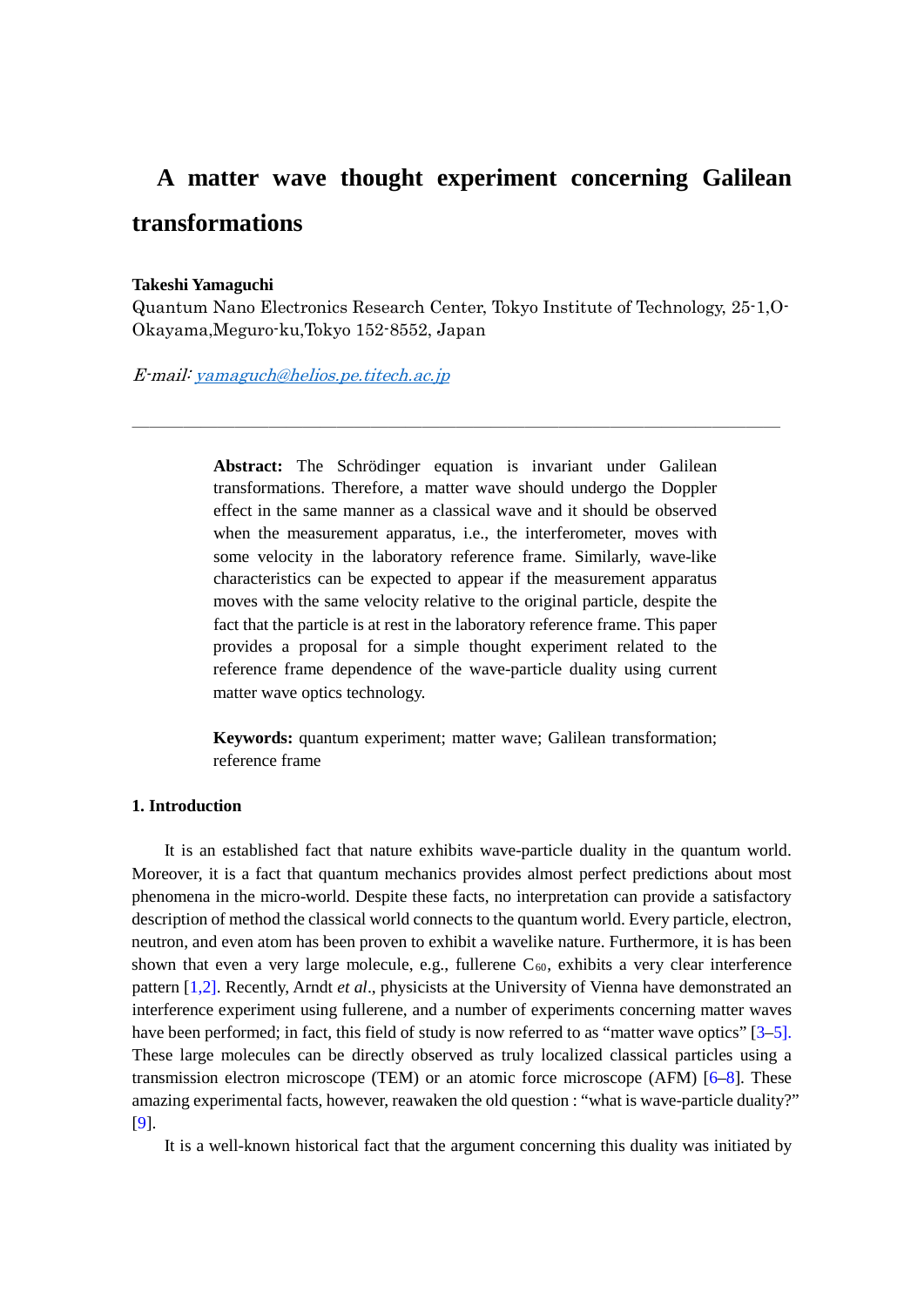the famous Bohr-Einstein debate, and has been continued by many physicists and philosophers. Accompanying this argument, various interpretations have been proposed  $[10 - 14]$ . Nevertheless, it is difficult to determine any satisfactory interpretation that explains the bridge between the classical and the quantum worlds. Needless to say quantum mechanics is a complete and selfconsistent theory for predicting most physical phenomena. The problem occurs when we step over the boundary between quantum mechanical and classical spaces while maintaining a classical worldview. In fact, only the statistical probability interpretation of the modulus of wave function is the bridge between the wave function and the classical particle. If we enter this intermixing region, various quantum mysteries appear.

As regards the space in which the equations of motion are determined, we see that classical mechanics is defined in three-dimensional space, whereas quantum mechanics is defined in configuration space; however, this configuration space is equivalent to three-dimensional space only in the case of the one body problem. Accordingly, both spaces are interconnected by the relation of de Broglie formula relation for one particle (i.e.,  $\lambda_d = h/mv$ , where  $\lambda_d$  is the de Broglie wavelength, *h* is Planck's constant, *m* is the mass of the particle, and *v* is the velocity of the particle in some reference frame). In the classical mechanics space, the equation of motion describes a localized particle's behavior, whereas in the quantum mechanics space, the wave equation describes a wave's behavior in the form of a wave function, thus it is difficult to determine the relation between two spaces via one-to-one correspondence. Incidentally, both equations are invariant under Galilean transformations in each space. Therefore, comparing the behaviors of the particle and the wave under the Galilean transformations can be expected to provide new information about the underlying duality.

Here I would like to propose a simple experiment concerning Galilean transformations that concerned with the way in which these spaces interconnect with each other. More specifically, the aim of this paper is to study how the duality changes when it is observed from different inertial frames using the particle which looks like a clearly classical appearance, such as  $C_{60}$ ; in other words, an experiment is proposed in which the Doppler effect of matter waves can be observed. This involves a very simple discussion concerning Galilean transformations of the Schrödinger equation. Nevertheless, we will soon see that this experiment introduces one sharp paradox; that is, a particle at rest in some reference frame exhibits a wave-like nature if it is observed from a different inertial frame.

In Section 2, the Galilean transformation of the Schrödinger equation is reviewed. The details of this discussion are based on Ballentine [15], and are further discussed in Brown & Holland [16]. In Section 3, the experiment concerning the Doppler effect for matter waves is proposed based on the Vienna group's experiment. In Section 4, as an extended case of this Doppler effect, an experiment involving a particle at rest and a moving grating set is proposed using the atoms of a Bose-Einstein condensate (BEC). In Section 5, certain issues of these thought experiments are discussed.

#### 2**. Schrödinger equation invariance under Galilean transformation**

In this section, an overview of the Galilean transformation of the Schrödinger equation is given following Ballentine. We can see that the Schrödinger equation is invariant under a Galilean transformation between two reference frames, and the corresponding wave functions are differ only by a phase change. We can see this phase change corresponds to the laws of conservation of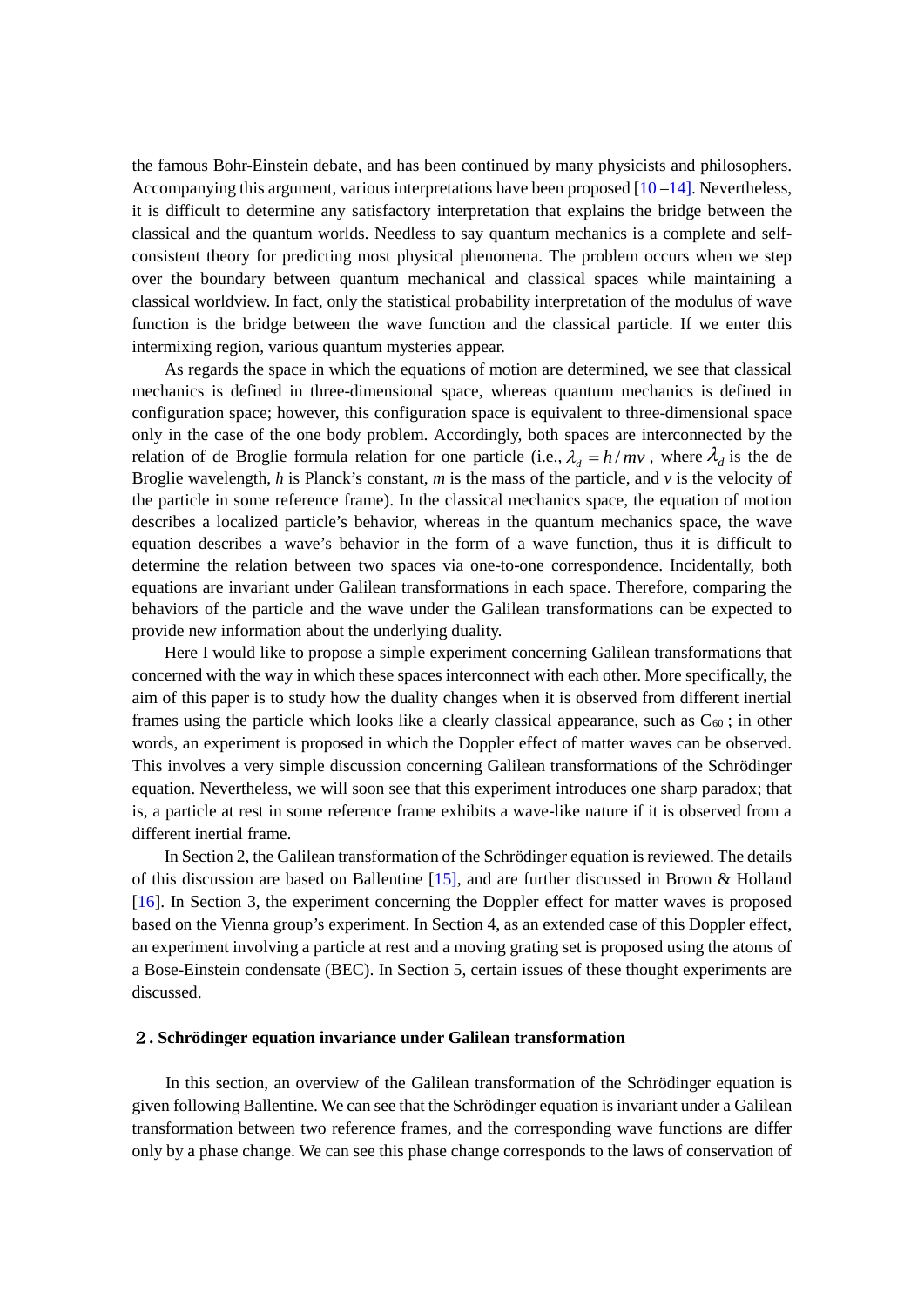momentum and energy of the particle in a classical mechanics between two inertial frames, as shown later.

Figure 1 shows a schematic diagram of a particle and a measurement apparatus; reference frame *F* is attached to the laboratory, and hereafter we call this the laboratory reference frame. Another frame, *F'*, is moving with some velocity relative to the laboratory, and we hereafter call this the moving reference frame. For simplicity, both frames are assumed to be the inertial frames. The Doppler effect for a matter wave corresponds to the Galilean transformation between these two reference frames and this wavelike behavior of the particle is measured by an interferometer. The motion of the particle between both inertial frames is also determined using the same Galilean transformation in classical mechanics.



Laboratory reference frame

Figure 1. Schematic configuration of Doppler effect experiment for matter waves. In the laboratory reference frame,  $F$ , a particle moves at a velocity  $v_p$  and an interferometer for observing matter waves moves at a velocity  $v_a$ . Another inertial frame,  $F'$ , moves with velocity  $v_R$ . For simplicity, *F* and *F'* are assumed to both be inertial frames. The velocities of the particle and the interferometer are  $v<sub>p</sub>$  and  $v<sub>a</sub>$  respectively, with respect to *F'*. From the quantum mechanics perspective, *F'* is always attached to the interferometer. If  $v_a = 0$ , this case reduces to the standard observation of the wave-like nature of a particle provided by an interferometer at rest in the laboratory. If *v*<sup>a</sup> is non-zero, the Doppler effect of the matter waves can be observed by the interferometer. The transformation of both frames is described by a Galilean transformation. With this configuration both the classical equation of motion and the Schrödinger equation are invariant under the Galilean transformation.

The Galilean transformation of the Schrödinger equation with this configuration is described as follows. The Schrödinger equation for a moving particle is

$$
i\hbar \frac{\partial}{\partial t} \psi(r,t) = -\frac{\hbar^2}{2m} \Delta \psi(r,t) \tag{1}
$$

Its general solution is written as a wave function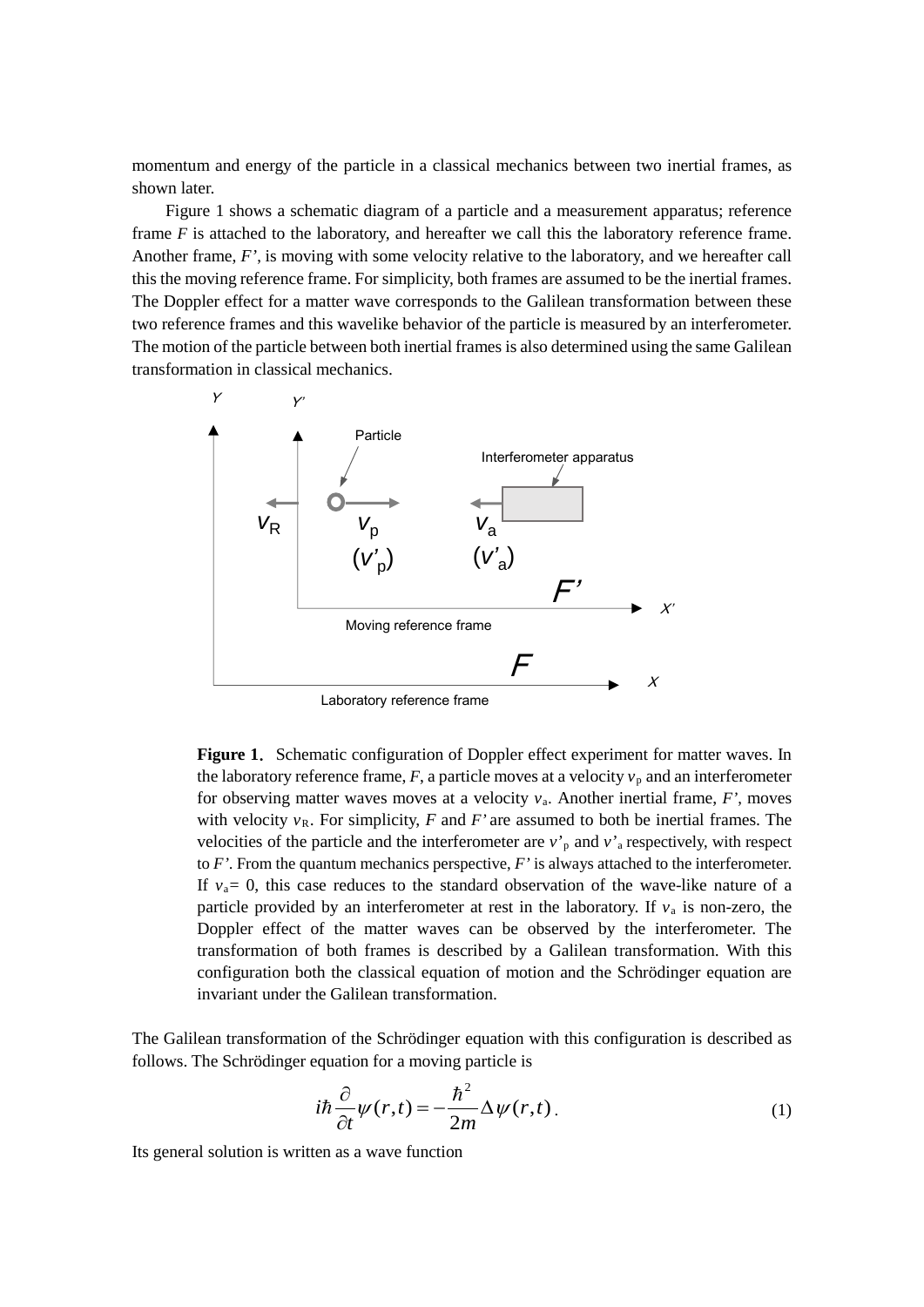$$
\psi(r,t) = Ae^{i(kr - \omega t)},\tag{2}
$$

where

$$
k = p/\hbar = mv/\hbar, \qquad (3)
$$

and

$$
\omega = E/\hbar = mv^2/2\hbar \tag{4}
$$

In these equations,  $k$  and  $\omega$  are the wave vector and angular frequency of the wave function, respectively, and *p* and *E* are the momentum and energy of the particle, respectively. Further,

$$
\lambda_d = 2\pi\hbar / p = 2\pi / k = 2\pi\hbar / mv. \tag{5}
$$

If we view the Schrödinger equation from *F*', which is moving with velocity *v*'relative to *F*, the new Schrödinger equation (and associated wave function) *F'* can be expressed as

$$
i\hbar \frac{\partial}{\partial t} \psi'(r,t) = -\frac{\hbar^2}{2m} \Delta \psi'(r',t'). \tag{6}
$$

For simplicity the formula is hereafter treated in one spatial dimension,

$$
\psi'(x',t') = e^{i(kx'-\omega t')}.
$$
\n<sup>(7)</sup>

From the definition of the Galilean transformation, we have

$$
x = x' + v't' \quad \text{and} \quad t = t' \quad , \tag{8}
$$

and, from the probability density conservation relation we have

$$
|\psi(x,t)|^2 = |\psi'(x',t')|^2.
$$
 (9)

Therefore, the wave function in *F'* can be expressed as

$$
\psi(x,t) = e^{if(x,t)} \psi'(x',t'),
$$
\n(10)

where the function  $f(x,t)$  can be written as

$$
f(x,t) = \frac{m}{2\hbar} (v'x - v'^2t/2).
$$
 (11)

Hence, the wave function in *F'* can be expressed as

$$
\psi(x,t) = e^{if(x,t)} \psi'(x - v't,t)
$$

$$
= \exp\left[\frac{i}{\hbar}(\hbar k + mv')x - \frac{i}{\hbar}\frac{(\hbar k + mv')^2}{2m}t\right].
$$
(12)

Here we introduce  $k'$  and  $\omega'$ , where

$$
k' = p'/\hbar = m(v + v')/\hbar, \qquad (15)
$$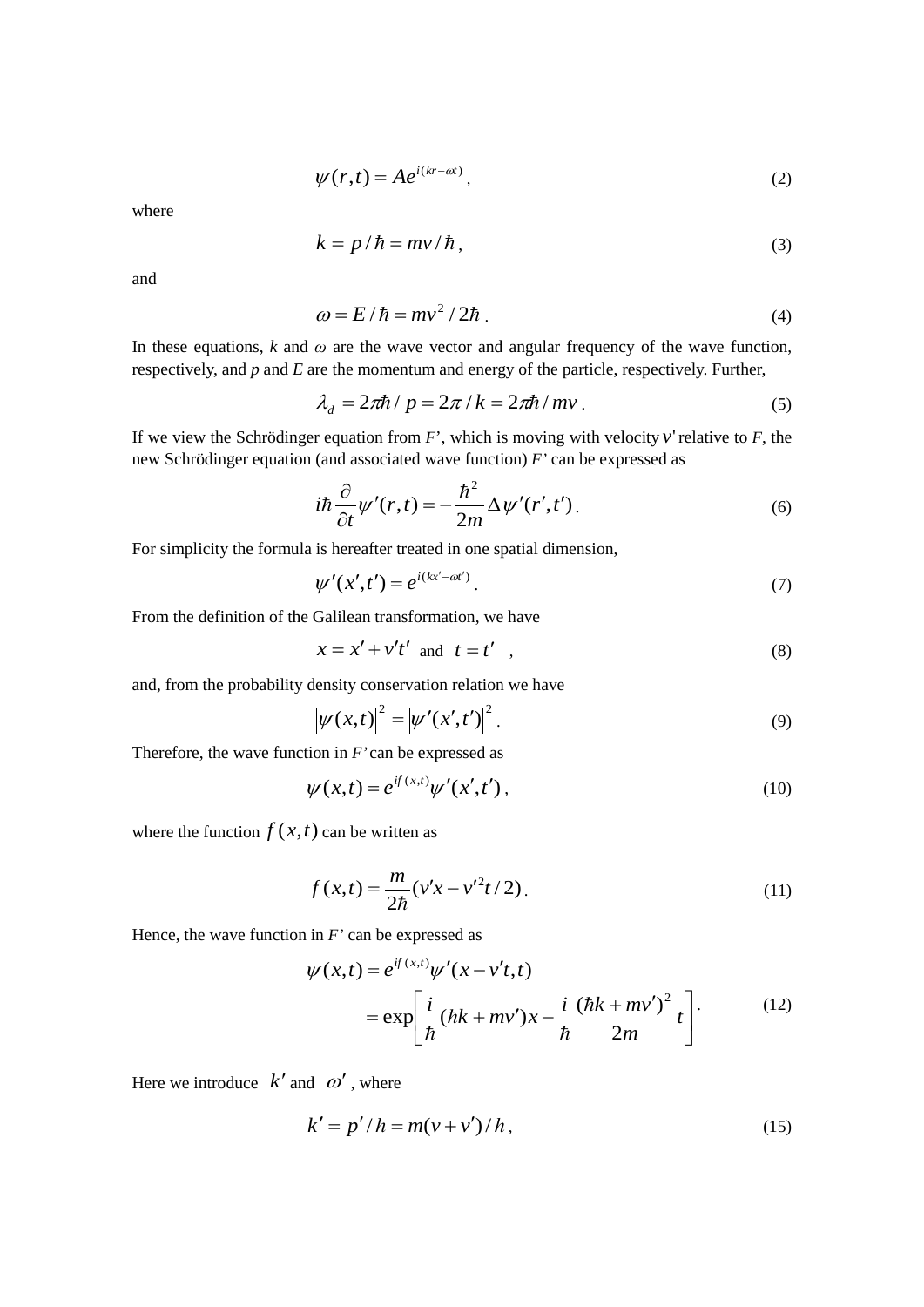$$
\omega' = E'/\hbar = p'^2 / 2m = m(v + v')^2 / 2\hbar. \tag{16}
$$

Hence, the relations of the wave vectors  $k, k'$  and the angular frequencies  $\omega, \omega'$  are equivalent to those of the *p* and *E* of a particle in classical mechanics between two inertial frames. That is, comparing Equations (15) and (16) with Equations (3) and (4). However the de Broglie wavelength itself is not invariant under the Galilean transformation, which differs from the case of a classical wave.

Here, *v* and *v'* are defined as  $v = v_p$  (the particle velocity) and  $v' = v_a$  (the interferometer velocity) according to Figure 1, so that Equation (12) can be rewritten as

$$
\psi(x,t) = e^{if(x,t)} \psi'(x - v't,t)
$$
  
=  $\exp\left[\frac{i}{\hbar}(mv_p + mv_a)x - \frac{i}{\hbar}\frac{(mv_p + mv_a)^2}{2m}t\right]$ . (17)

From this equation, all wave functions are equivalent, if  $v_p + v_a$  is a constant. This indicates that the wave function does not depend on the velocity of the particle in *F*, but depends on the relative velocity between the particle and the measurement apparatus (i.e., the interferometer)  $v_r$  only. Here, *F'* is always attached to the interferometer which can measure the new, transformed wave function. In other words, only one observer standing on the interferometer's reference frame determines the wave-like nature of the particle in the quantum mechanics framework.

On the other hand, in the case of a classical particle, we can observe the particle from any moving reference frame at the same time. The equations of motion from the observers in each inertial frame are simply related via the classical Galilean transformation. Therefore, we can see that various relations among the reference frames exist that depend on the reference frame occupied by the observer. The typical situations are summarized in the following five cases. Here,  $v_0$ ,  $v_1$ , and  $v_2$  indicate real numbers.

Case 1. Here,  $v_p = v_0$  and  $v_a = 0$  with respect to *F*. This case yields no Doppler effect and the measured wavelength corresponds simply to the  $\lambda_d$  of a particle with velocity  $v_0$ . In this case, the considered interferometer reference frame is identical to *F*, and the Schrödinger equation is also described within *F.*

Case 2. The particle velocity is the same as above (i.e.,  $v_p = v_0$ ), but the interferometer unit moves with a velocity of  $v_a = v_1$  with respect to *F*. This case yields the basic Doppler effect. The measured wavelength will exhibits a Doppler shift given by  $\lambda' = \lambda - \Delta \lambda$ , from Equations (5) and (15). In this case, the Galilean transformation of the Schrödinger equation is performed from *F* to *F*'.

Case 3. If the observer occupies *F'*, the particle velocity  $v'_{\text{p}}$  and the interferometer velocity  $v'_{\text{a}}$ can defined as  $v'_p = v_0 - v_2$  and  $v'_a = v_1 + v_2$ , respectively, from the observer's perspective. However this case has no bearing on the Schrödinger equation, because  $v_r$  does not change (see Equation (17)).

Case 4. From case 3, if  $v_1 = 0$ , this is identical to case 1, except the observer occupies the moving reference frame with velocity  $v_2$ . Nevertheless,  $v_r$  is equal to that of case 1 (i.e., the relative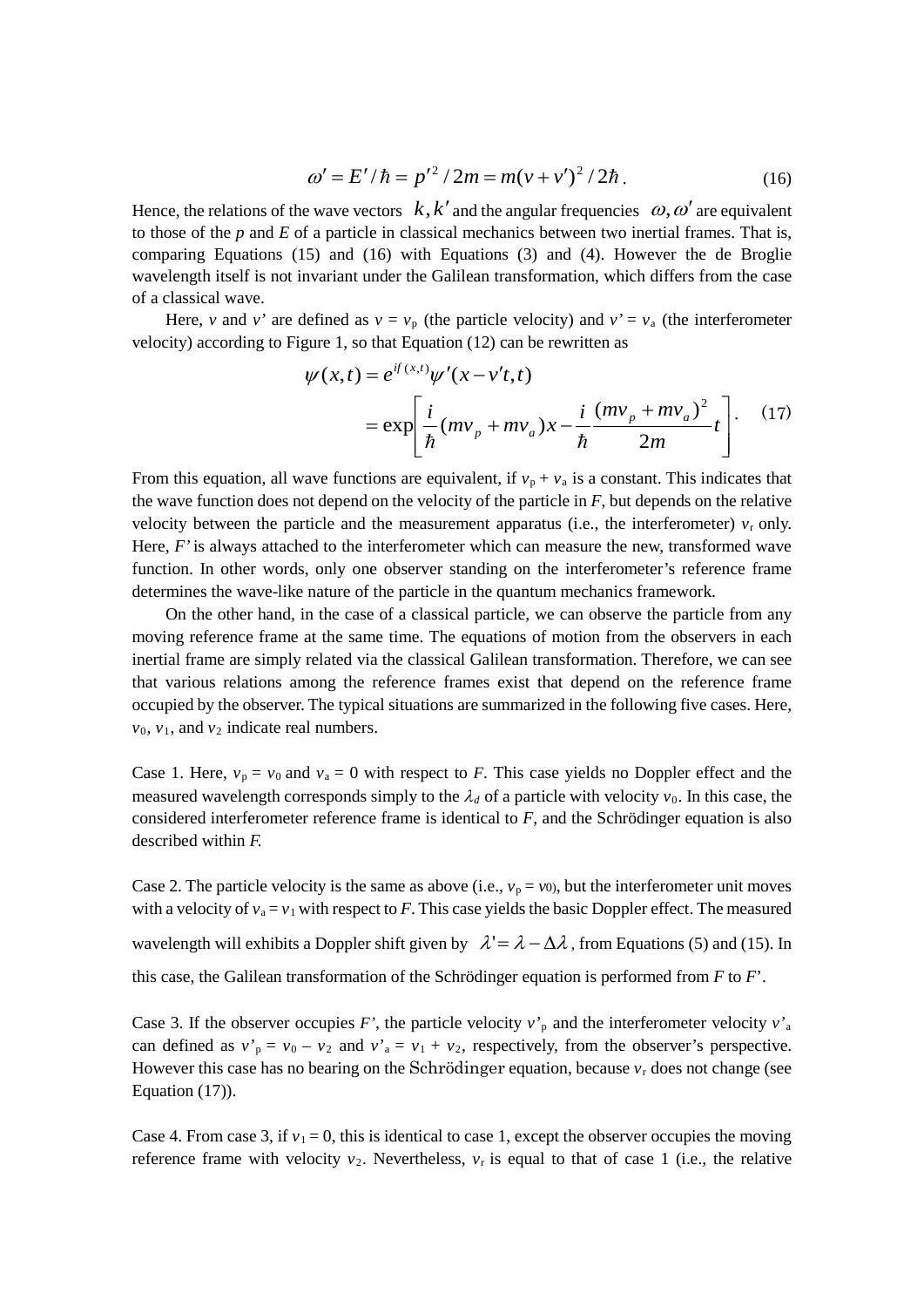velocity is  $v_0$ ), and  $\lambda_d$  equals that associated with  $v_0$ .

Case 5. This is an extension of case 3, wherein  $v_1 = 0$ , and  $v_2 = v_0$ . In this case, the observer moves with the same velocity as the particle (i.e., the moving reference frame is attached to the particle). Therefore, the particle appears to be at rest and the interferometer moves at *v*0, although the interferometer is at rest in *F*. Nevertheless,  $v_r = v_0$ , and, thus, the  $\lambda_d$  observed by the interferometer should be identical that of case 1. These cases are summarized in Table 1 and a schematic drawing of this table is given in Figure A1.

|                | Velocity of            | Particle velocity |             |             | Interferometer velocity<br>$v_a$<br>Observed<br>in moving<br>reference<br>frame |                    |
|----------------|------------------------|-------------------|-------------|-------------|---------------------------------------------------------------------------------|--------------------|
|                | moving reference       | $v_{p}$           | $v_{p}$     | $v_a$       |                                                                                 | Relative velocity  |
| Case           | frame to<br>laboratory | Observed in       | Observed    | Observed in |                                                                                 | $v_r$              |
|                |                        | laboratory        | in moving   | laboratory  |                                                                                 | between particle   |
|                | $\nu_{\mathsf{R}}$     | reference         | reference   | reference   |                                                                                 | and interferometer |
|                |                        | frame             | frame       | frame       |                                                                                 |                    |
|                | $v_{\rm R}=0$          | $v_0$             |             | $\Omega$    |                                                                                 | $v_0$              |
| $\overline{c}$ | $v_{\rm R}=0$          | $v_0$             |             | $-\nu_1$    |                                                                                 | $v_0 + v_1$        |
| 3              | $v_R = v_2$            | $v_0$             | $v_0 - v_2$ | $-\nu_1$    | $-(v_1 + v_2)$                                                                  | $v_0 + v_1$        |
| $\overline{4}$ | $v_R = v_2$            | $v_0$             | $v_0 - v_2$ | $\Omega$    | $-\nu$                                                                          | $v_0$              |
|                | $v_R = v_2 = v_0$      | $v_0$             |             |             | $-\nu_0$                                                                        | $v_0$              |

Table1. Typical cases of velocity relations between the particle, interferometer, observer, and various reference frames from the relations illustrated in Figure 1. Two reference frames are considered: the laboratory reference frame and another that moves with a velocity  $v_R$  with respect to the laboratory reference frame. In the case of the Schrödinger equation, the relative velocity only is meaningful; here the phrase "relative velocity *v*r" refers to the velocity between the particle and the interferometer. There are many possible cases in the classical mechanics framework, depending on the reference frame occupied by the observer. If the observer occupies the moving reference frame that moves with velocity  $v_p$ , the particle is at rest and the interferometer is moving with this velocity.

No issues arise if we consider the motion with respect to either classical mechanics, or quantum mechanics only. However, a certain mysterious aspect arises when we try to connect these frameworks together. In particular, case 5 represents the specified mysterious situation, in which the existence of the wave-particle nature depends on the reference frame occupied by the observer. This mystery originates from the same conventional paradoxes (e.g., double slit interference and delayed choice experiment) associated with duality; this is because the Schrödinger equation does not provide any straightforward description of the connection between particles and waves.

#### 3.**Thought experiment concerning matter waves Doppler effect**

In this section, a realistic thought experiment concerning the Doppler effect for matter waves is proposed. A conceptual drawing of the experimental setup is shown in Figure 2. The basic configuration is in accordance with the experiment on matter waves conducted by the Vienna group [4,5]. However, a crucial difference exist as regards the implementation of the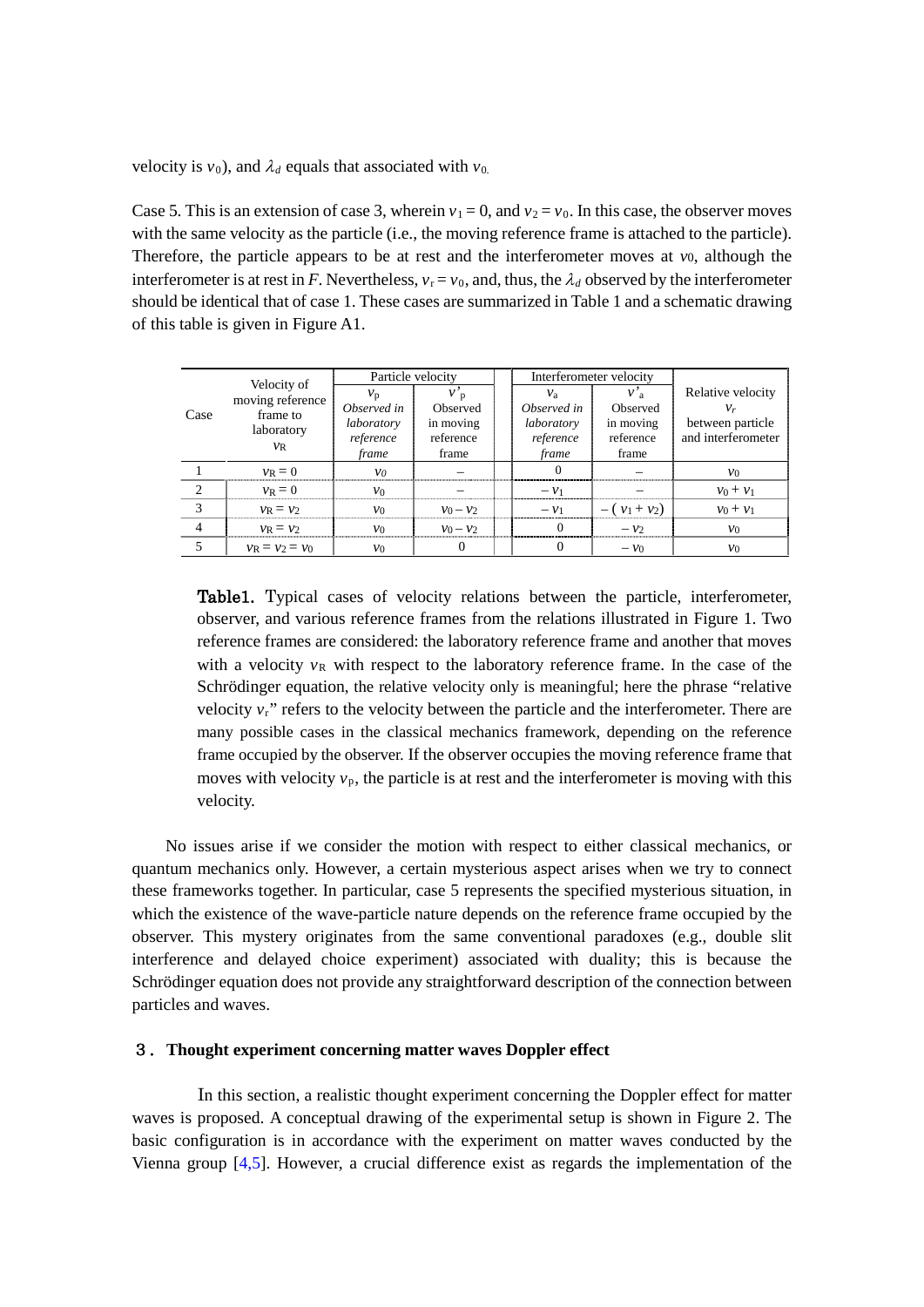moving interferometer unit. Specifically this unit moves with a very accurate and constant velocity. When the interferometer moves toward the particle, the Doppler effect resultsin a shorter  $\lambda_d$ , and vice versa. If *v* is the stage's velocity and  $v_0$  is the particle's velocity in laboratory reference frame, the wavelength shift is proportional to  $v_0$  ( $1 + v/v_0$ ) for the forward motion of the interferometer stage and to  $v_0 (1 - v/v_0)$  for the backward motion of the interferometer stage.



**Figure 2** Schematic illustration of the experimental setup for the measurement of the Doppler effect for matter waves. This illustrates a conceptual experimental configuration using a conventional far-field-type interferometer, based on the successful setup of the University of Vienna group. The velocity selector causes the velocity distribution of the particles to narrow in order to satisfy the coherence condition. The shutter selects the particle for either backward or forward stage motion. The detector is of particle-adsorption-type and consists of a plane plate only, and the molecule fringe pattern that accumulates on the plate is measured using a fluorescence microscope or an atomic force microscope (AFM).

The details of this experimental setup are described as follows. The fullerene source is an oven (at approximately 700 K), and the average velocity of fullerene molecules ranges from 100 to 200 m/s. The corresponding  $\lambda_d$  is approximately 3–6 pm, and the velocity broadening is decreased (i.e., to approximately 5% of the full width at half maximum (FWHM)) using the velocity selector [5]. The molecular beam from the oven is collimated into a parallel beam by two slits in order to provide sufficient spatial coherence for the interferometer. The grating consists of a 100nm pitch SiNx membrane fabricated using microlithography; its first-order diffraction peak is located approximately 50 μm from the center of the screen at a distance of 1.2 m from the grating. A 10% shift in the wavelength corresponds to a 5 μm shift in the diffraction peak at the screen, which may be sufficient for detecting the Doppler effect of matter waves. The main problem with this set-up concerns the large size of the interferometer apparatus unit; therefore, it is difficult to place this unit in a vacuum chamber in a laboratory when it is required to move with a velocity of 5 or 10 m/s. The near-field interferometer (i.e. the Talbot-Lau interferometer (TLI)), that was used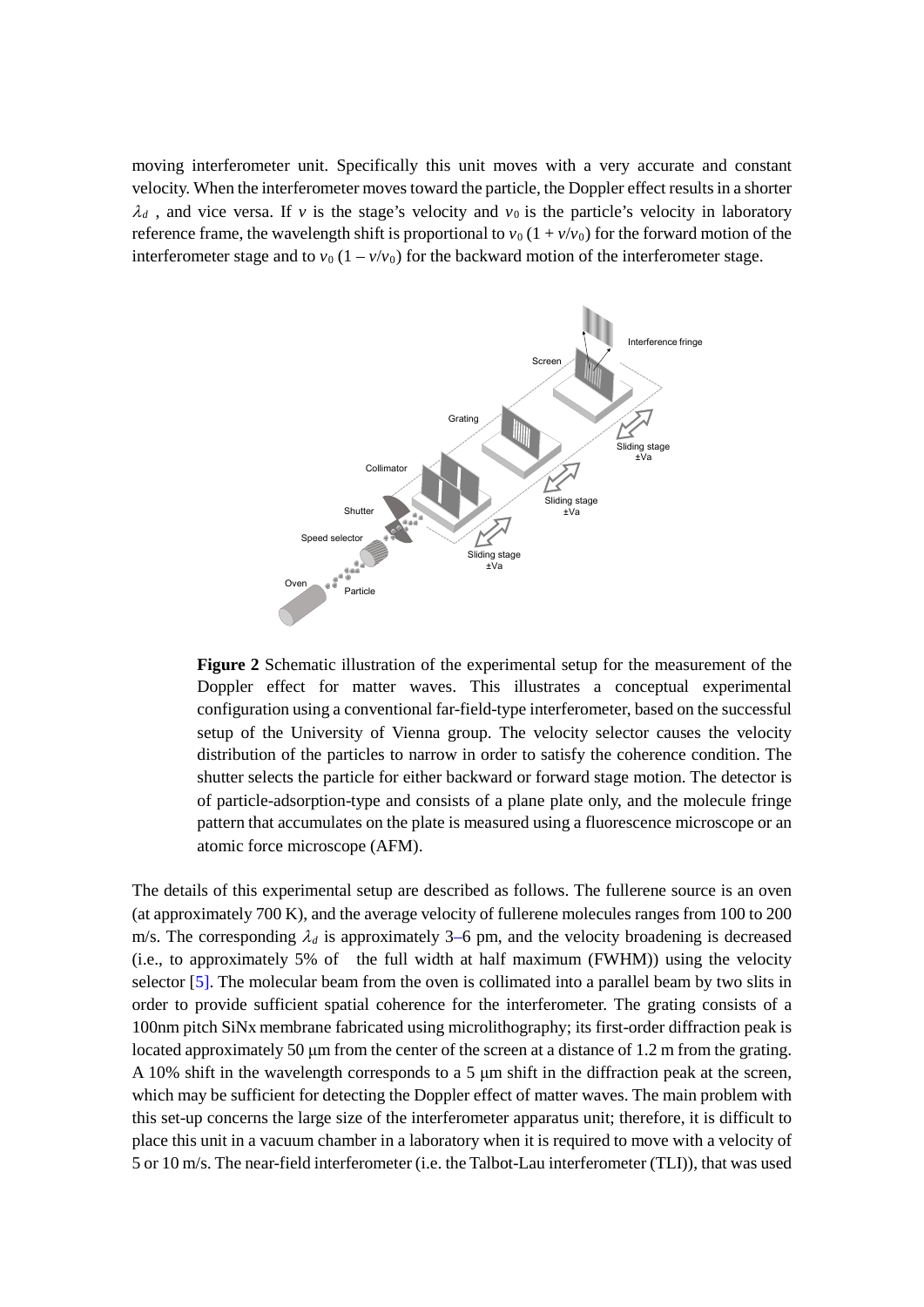by the Vienna group [17–22] is very compact. However, it is not appropriate for wavelength-shift observations (such as those involved in measuring the Doppler effect) because tuning of the different Talbot lengths is necessary to clarify the peak wavelength shift. Thus, the far-field interferometer provides a simpler solution for observing the wavelength shift. On the other hand, it is difficult to downsize the apparatus for easy implementation in a vacuum chamber because the grating pitch of 100 nm is close to the limiting value of the fabrication techniques involved. Furthermore, the influence of the van der Waals forces from the slit wall on the particles cannot be neglected if the slit width becomes narrower than several tenth of a nm  $[2,19]$ , as this causes degradation of the matter wave coherence. The most realistic approach therefore involves setting the three-parts collimator, grating, and screen on three separate sliding stages and co-driving them very accurately.

Regarding the detector, the ionization method requires large tools, so an adsorbing-type detector, in which the interference pattern is piled and measured using fluorescent microscopy or AFM, is practically preferable. Thus, the fullerene particle should be replaced by a fluorescent molecule, such as phthalocyanine [18,19,22]. In this way, the detector unit becomes compact and is therefore easy to integrate onto a moving stage. Furthermore, a shutter should be implemented to select the molecular beam for either backward or forward stage motion.

A moving stage with a speed of over 10 m/s is necessary to clearly observe the wavelength shift caused by the Doppler effect, because the FWHM of the wavelength distribution for matter waves in the above configuration is approximately 5% of the peak wavelength [2]. The state-ofthe-art technology used in semiconductor exposure tools, known as a scanner, could present one realistic solution to this issue. The reticle stage of the current volume production exposure tool moves at more than 5 m/s through at distance of more than 200 mm, with very high accuracy. An air bearing stage and a linear motor with a laser interferometer are the key technological components of this high-speed moving stage, which has already been realized in a vacuum [23,24]. Therefore, if we could apply this technology to the experiment under consideration here, we could, in principle, conduct measurements of the Doppler effect for matter waves.

Such a moving stage, however, is rather expensive and quite complex. One alternative is to use a molecular beam with a narrower velocity distribution. If we use twin velocity selectors [25,26], the distribution should become narrower; (e.g., down to 0.25% of the peak wavelength). For this stage, only a 0.25% shift of the wavelength is required to sense the Doppler shift, which means that a velocity of only 25 cm/s is required for the moving stage. A stage with these parameters that can be placed in a vacuum is not unusual as regards to current standards. The detriment, however, is a longer measurement time. More specifically, a 20 times longer measurement period would be required to yield the same signal-to-noise ratio for the interference fringes as compared to the original single selector. However, according to Stibor *et al.* [19], the detection efficiency is significantly improved through the application of their new concept, which uses fluorescence. Further, the accumulation time required to provide a clear interference pattern for one velocity selector becomes roughly 1 h. Therefore, in the case of the above twin velocity selector, approximately 20 h would be required, which is not an impractical length of time for this experiment.

### 4**. Particle at rest and moving grating set**

The actual experimental set up of case 5 is quite different from that described in Section 3.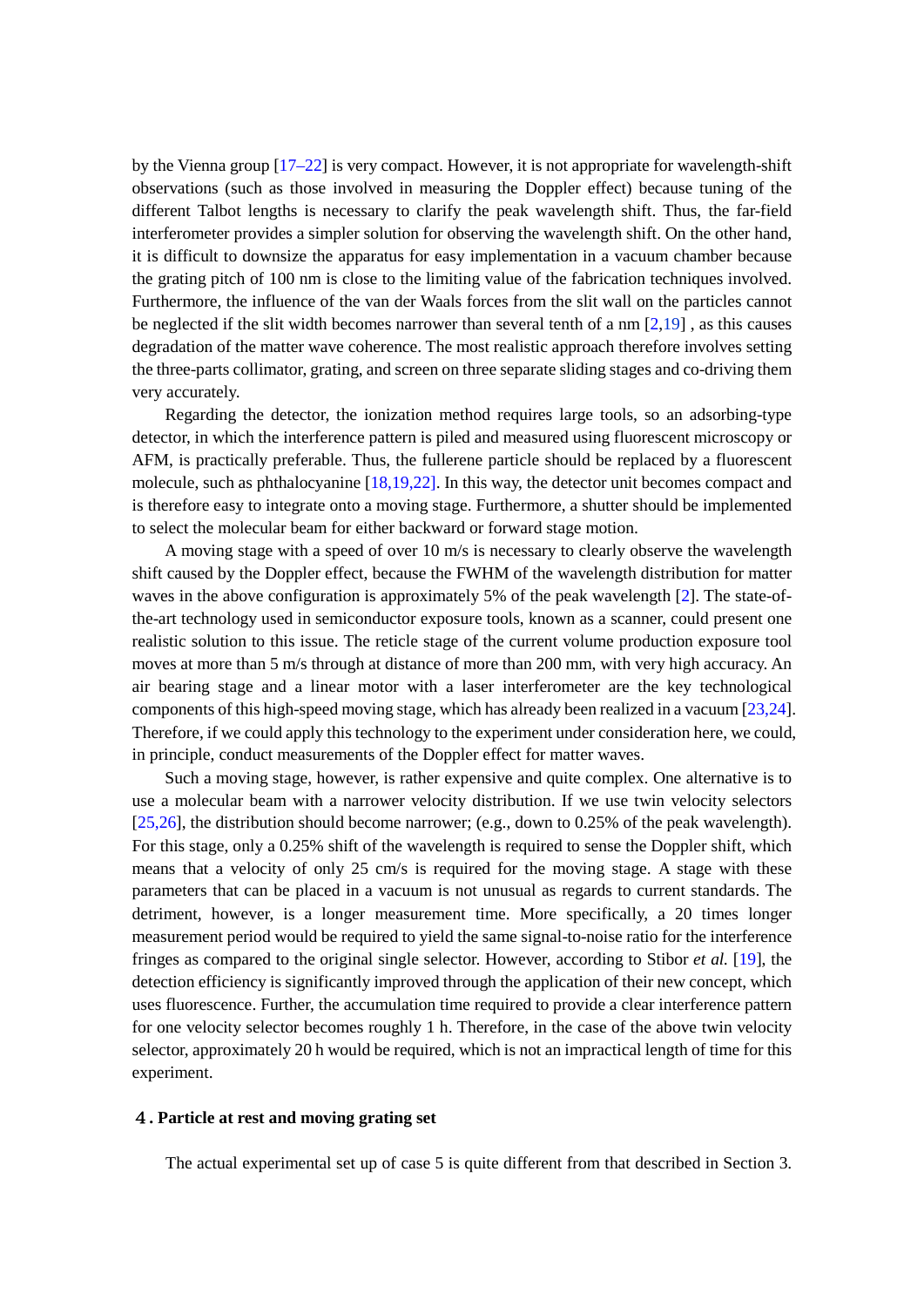This is because the particle should be at rest in *F* for case 5. At present, laser cooling and magnetic-optical trap (MOT) devices have been realized for many kinds of atoms, and BEC technology for several kinds of atoms has also been established, in which atomic velocity is less than a few centimeters per second. Such atoms could be said to be almost at rest relative to an observation stage with a speed of several meters per second. However, applying this technology to a large molecule, such as fullerene, poses a substantial challenge. Therefore, we should use an atom instead of fullerene, because the discussion of fullerene in case 5 experiment continue to hold in that case. This is based on the fact that the image of an atom as a particle can be observed via AFM or TEM, if the atom is trapped in a particular potential, such as the surface of some crystal. Needless to say, many atomic interference experiments in the past have demonstrated the wave-like nature of atoms. Accordingly, the experimental setup configuration for case 5 is described as follows.

In 1995, Ketterl and coworkers investigated the BEC of Na atoms. In their article, the velocity distribution of the BEC atoms was obtained using the time of flight (TOF) method [27,28]. This atomic cloud revealed a very small velocity distribution of less than a few centimeters per second; thus we can expect to realize simple experimental configurations using BEC atoms. In the case of the Na atom,  $\lambda_d$  will be approximately 25 nm when the velocity is 50 cm/s, and the FWHM of the velocity distribution is less than 5% of the wavelength. Thus, the moving stage provides sufficient speed at 50 cm/s, and the similar stage, presented in Section 3 suffices for this experiment. This wavelength broadening can allow us to observe a clear diffraction fringe on the screen in the same manner as the experiment discussed in section 3.

The  $\lambda_d$  of the Na atom with 50 cm/s velocity is significantly longer than that of fullerene. Hence, the TLI system becomes easy to fabricate  $[20-22]$ . If we choose a 20  $\mu$ m pitch grating, the Talbot length is 16 mm and a very compact interference apparatus unit can be realized. A few examples of small TLI are shown in Appendix B. We can therefore expect to implement such small interferometers in the BEC experimental setup. Figure 3 illustrates a diagram of this setup. The detection method is also of the surface-adsorption type and the resultant accumulated diffraction fringe pattern can be easily observed on the screen using a fluorescence optical microscope. However, we must articulate the mechanics of the moving grating system that were incorporated in the complicated MOT structure [29] in order to use the BEC. Nevertheless, it is possible to fabricate a grating system on a reduced scale of several millimeters, if a smaller grating pitch is adopted. The advantage of using the BEC is that the accumulation of atoms for a single running of the grating unit is sufficient, simply because the BEC cluster has a large number of atoms.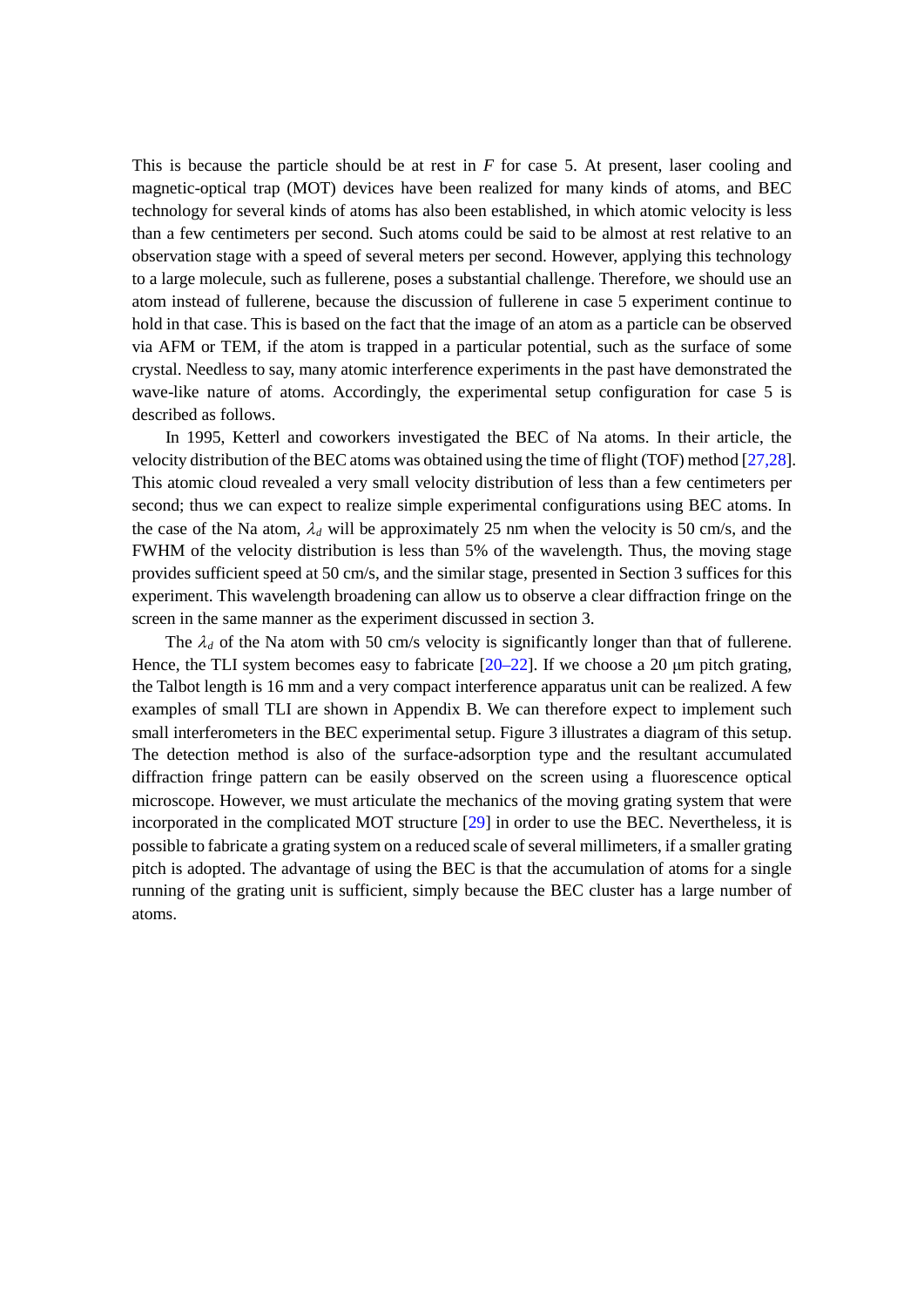

**Figure 3.** Schematic experimental setup used to detect wave nature of particles at rest in laboratory reference frame using BEC atoms. (a) Configuration using the Talbot-Lau interferometer (TLI) apparatus, based on the successful setup of the University of Vienna group. (b) Schematic illustration of the MOT implementing the TLI. The basic MOT configuration consists of an anti-Helmholtz coil with current *I* and three orthogonal, circularly polarized laser pairs of  $\sigma^+$ , $\sigma^-$ . The BEC region requires a very high vacuum and is usually set in a glass cell. The TLI should be very compact, and this small TLI shuttle passes through the BEC atom cloud. Because the BEC has a large number of atoms within a region of a few hundred micrometers, a single running of the shuttle allows a sufficiently number of atoms to be adsorbed on detector plate surface; hence, the interference fringe of the atom-waves can be observed with good contrast using a fluorescence microscope.

One important point to consider is the nature of BEC source, for which most of the waves associated with each atom are coherent from the quantum mechanical point of view. Thus, the BEC cloud is considered to be equivalent to a certain plane wave from the optics perspective. On the other hand, from past experimental results for the interference between two BEC clouds, we know that the  $\lambda_d$  corresponding to the BEC is maintained as that of a single atom [30]. Thus the interference pattern obtained using the BEC is also expected to be identical to that of an independent particle with the same velocity, as they have the same wavelength. The van Cittert-Zernike theorem gives the relation between the coherence of a light source and the distribution of incoherent point sources [31]; however, it is not clear that the point sources could correspond to the independent particles in the case of matter waves. This is because this simply represents the problem of wave-particle duality: "under which circumstances does a particle come to behave as a wave?"

One other important point to consider is that we must deactivate the laser and magnetic trap when the grating begins to run, because any interaction with the particle disturbs free particle state. It is true that some discussion about weak measurement has been conducted but, here, the Schrödinger equation (1) inherently describes a free particle.

#### **5 Remarks and Discussion**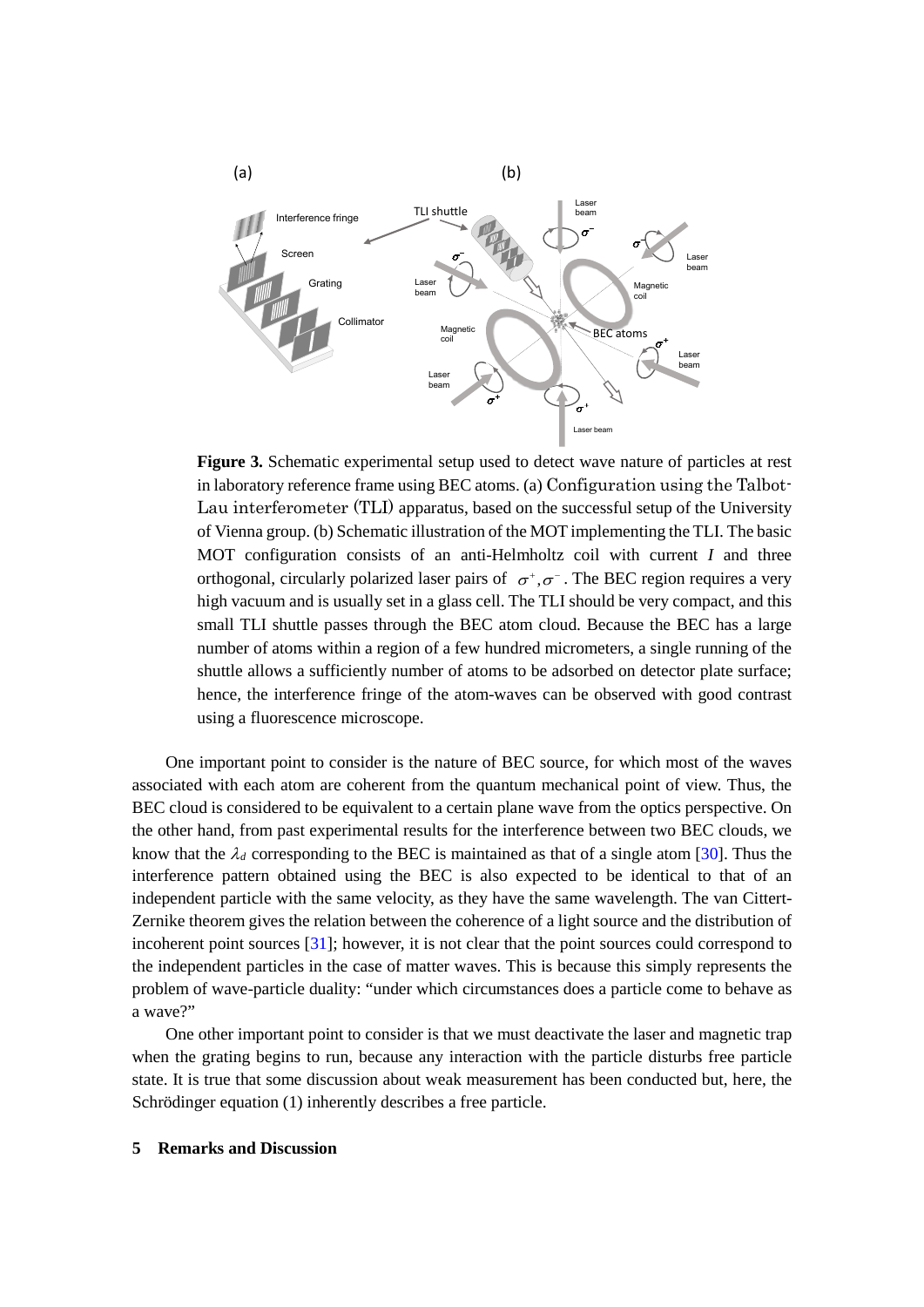In Section 2, a general formula for the Galilean transformation of the Schrödinger equation (and the associated wave function) was reviewed based on the work of Ballentine [15]. Accordingly, we investigated the reference frame dependency of the behavior of the quantum mechanical wave-function and classical particle motion. The Doppler effect of a matter wave can be observed from *F'*, which the measurement apparatus (i.e., the interferometer) occupies, and it does not depend on the velocity of the particle in  $F$ . Rather it depends on  $v_r$  only. In the case of a classical particle, the velocity of the particle depends on the reference frame in which the observer occupies.

From *F'*, various particle velocities became possible, although they are entirely equivalent to each other relative to the reference frame attached to the interferometer. In other words, only *v*<sup>r</sup> can produce the wave-like behavior. From this point of view, we can say that a particle that is at rest in some reference frame can behave as a wave from a different moving reference frame.

In Section 3, the Doppler effect experiment for matter waves was proposed. The focus of this experiment is similar to studies of the conventional Doppler effect for classical waves, but it has not yet been performed. It is not difficult to realize such an experiment if we use the present matter wave optics technology. The predicted results are not surprising, however, because the matter wave travels exactly like a classical wave in this three-dimensional space. In contrast, in Section 4, a sharp paradox arose in that the classical particle at rest behaves as a wave if it is observed from a moving reference frame. However, this fact does not contradict the principle of quantum mechanics, as described in Section 2. Therefore, the experiment in Section 4 is outwardly different to that of Section 3, but we can discover they are smoothly connected from the perspective of the reference frame argument presented in Section 2.

Nevertheless, this gives rise to a new question: how does this static particle obtain these wave-like properties relative to *F'*? In terms of a wave, this has nothing to do with the existence of the observer in *F*; the wave solution of the Schrödinger equation is determined only and uniquely by the structure of the boundary conditions as a stationary state. In other words, only the configuration of the particle and interferometer apparatus determines the wave function. However, the wave function does not provide any particle information, as is well known. More specifically, information regarding the mechanism for transitioning from particle-like behavior is absent from this equation. Furthermore, if we continue to observe the particle in *F*, the wave-like nature does not appear, according to the principles of quantum mechanics. Rather, this mysterious behavior arises when we attempt to connect the classical and quantum worlds via a Galilean transformation, as shown in Section 2. This discussion is in fact equivalent to the discussion of the collapse of the wave function, which can be said to be the inverse process of the emergence of the wave-like properties of a particle discussed in this article. This situation simply arise when the classical and quantum spaces are intermixed, as mentioned in section 1.

According to the conventional understanding of quantum mechanics, the wave-particle duality follows the complementarity principle of Bohr. Therefore, the dependency of waveparticle duality on the reference frame may be included in the complementarity principle, but this argument is beyond the scope of this paper.

# **Appendix A. Illustration of Galilean transformation for classical particle and quantum wave function**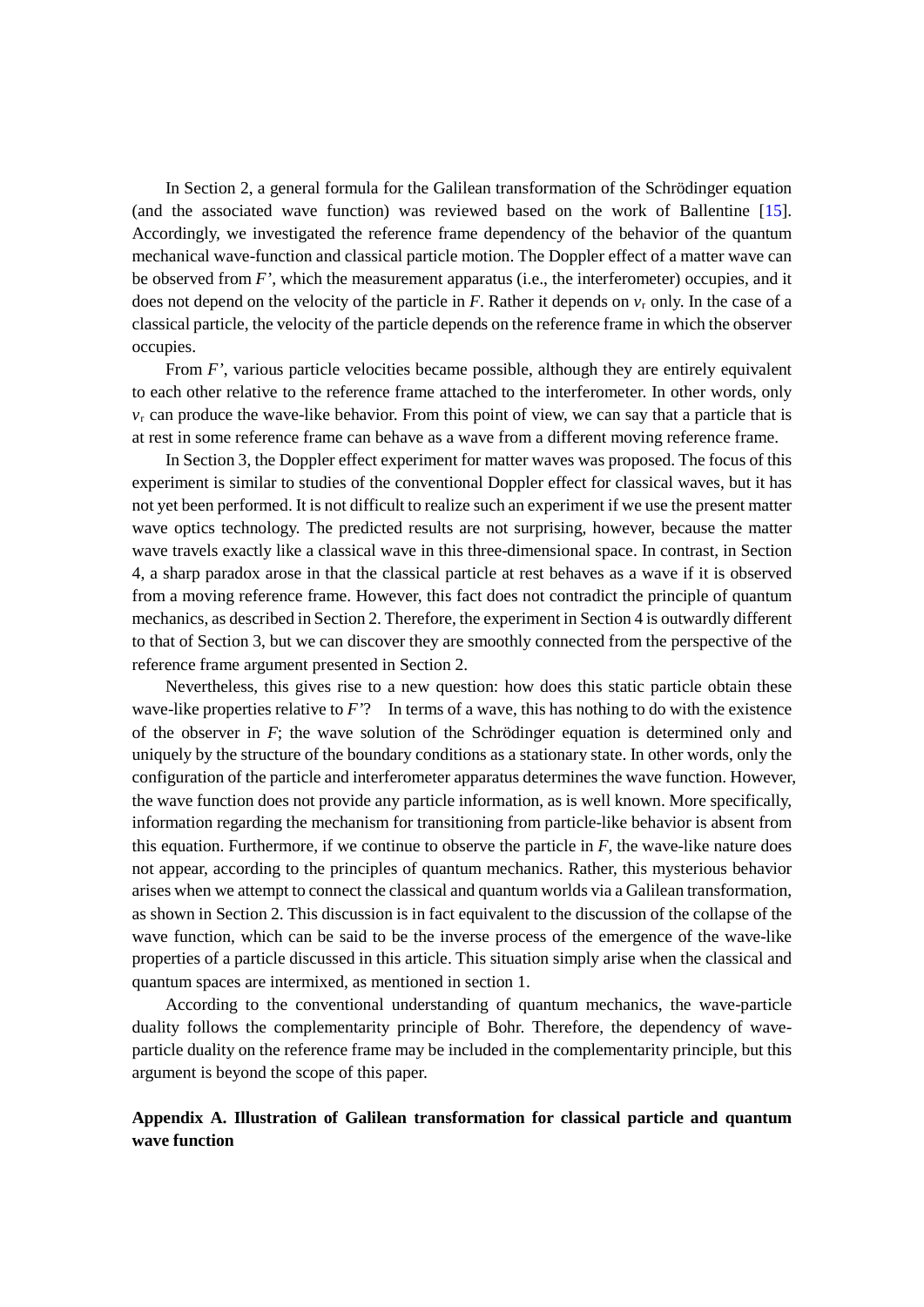The Galilean transformation of the Schrödinger equation is a very simple relation; however it arises in a complex scenario when we attempt to connect a state described by wave functions with a classical particle, as discussed in Section 2. Figure A1 schematically illustrates these relations.



**Figure A1.** Schematic illustration of Table 1. The vertical and horizontal axes indicate the particle velocity in the moving reference frame and the velocity of the moving reference frame, respectively.  $C_N$  refers to case  $N$  (=1,2,3,4, or 5) from Section 2. The diagonal line signifies the same relative velocity between the particle and the interferometer; it therefore corresponds to one quantum state modeled by the wave function  $\psi(x,t)$  from Equation (17). The Galilean transformation of the Schrödinger equation corresponds to a parallel shift of the diagonal line labeled as  $\psi(x,t)$  to  $w'(x',t')$ . In the case of the classical particle, the velocity of the particle depends on the reference frame occupied by the observer. In case 5, the particle is at rest and the interferometer moves with velocity  $v_0$  in the laboratory reference frame *F*; this is equivalent to case 1. (Rigorously, the two diagonal lines are not on the same  $v_p - v_R$ plane.)

### **Appendix B. Small TLI configuration**

A small TLI is required for the experiment in Section 4. Table B1 shows some possible values for achieving quite a small TLI configuration.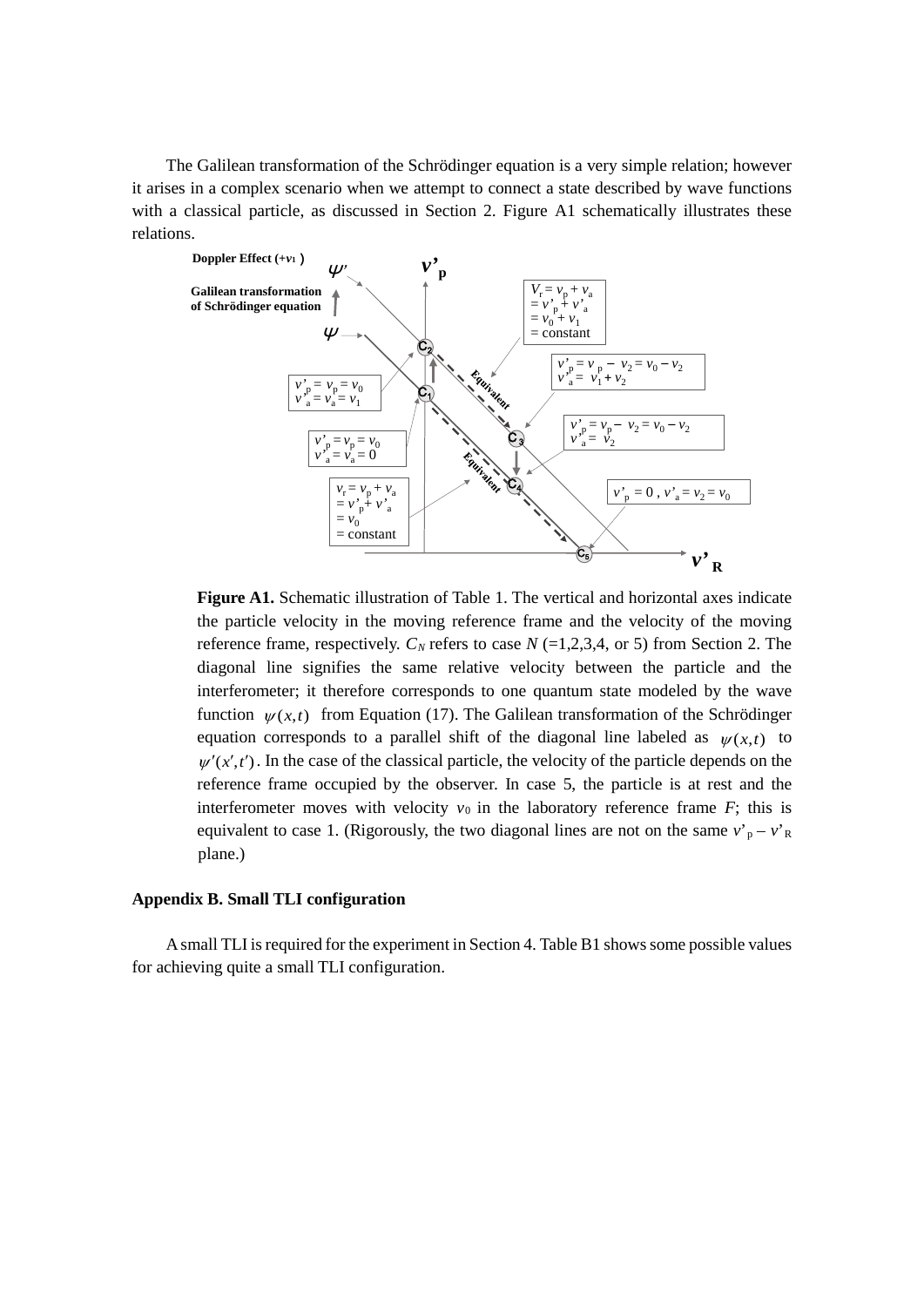| TLI grating pitch | De Broglie wavelength (Na atom velocity) |                           |                           |  |  |  |
|-------------------|------------------------------------------|---------------------------|---------------------------|--|--|--|
|                   | $5 \text{ nm}$ (1 m/s)                   | $25 \text{ nm}$ (50 cm/s) | $50 \text{ nm}$ (25 cm/s) |  |  |  |
| $20 \mu m$        | $80 \text{ mm}$                          |                           | $8 \text{ mm}$            |  |  |  |
| $15 \mu m$        | $45 \text{ mm}$                          | $9 \text{ mm}$            | $4.5 \text{ mm}$          |  |  |  |
| $10 \mu m$        | $20 \text{ mm}$                          | $4 \text{ mm}$            | $2 \text{ mm}$            |  |  |  |
| $5 \text{ \mu m}$ | $5 \text{ mm}$                           | 1 mm                      | $0.5 \text{ mm}$          |  |  |  |

**Table B1.** Table of Talbot-Lau lengths. The Talbot-Lau length *L* is determined by the equation  $L = d^2/\lambda$ , where *d* is the grating pitch and  $\lambda$  is the wavelength [21].

## **References**

- [1] Arndt, M., Nairz, O., Vos-Andreae J., Keller, C., van der Zouw, G., and Zeilinger, A. (1999) Wave–particle duality of C60 molecules *Nature* **401** 680–2.
- [2] Nairz, O., Arndt, M., and Zeilinger, A. (2003) Quantum interference experiments with large molecules, *Am. J. Phys.* **71** 319.
- [3] Cronin, A. D., Schmiedmayer, J., and Pritchard, D. E. (2009) Optics and interferometry with atoms and molecules, *Rev. Mod. Phys.* **81** 1051–129.
- [4] Hornberger, K., Gerlich, S., Haslinger, P., Nimmrichter, S., and Arndt, M. (2012) Colloquium: quantum interference of clusters and molecules, *Rev. Mod. Phys.* **84** 157–73.
- [5] Juffmann, T., Ulbricht, H., and Arndt, M. (2013) Experimental methods of molecular matter-wave optics, *Rep.Prog.Phys.***76** 086402.
- [6] Yoshida, M., Kurui, Y.,Oshima, Y., and Takayanagi, K. (2007) In-Situ observation of the fabrication process of a single shell carbon fullerene nano-contact using transmission electron microscope and scanning tunneling microscope, *Jpn. J. Appl. Phys.* **46** L67.
- [7] Chuvilin, A., Kaiser, U., Bichoutskaia, E., Nicholas, A., Besley, A., and Khlobystov, A. (2010) Direct transformation of graphene to fullerene, *Nature Chemistry* **2** 450–453.
- [8] Juffmann, T., Truppe, S., Geyer, P., Major, A. G., Deachapunya, S., Ulbricht, H., and Arndt, M. (2009) Wave and particle in molecular interference lithography, *Phys. Rev. Lett.***103**  263601.
- **[**9] Rae, A., (1999) Waves, particles and fullerenes, *Nature,* **401** 651.
- [10] [d'Espagnat,](http://en.wikipedia.org/wiki/Bernard_d%27Espagnat) B. (1976) *Conceptual Foundation of Quantum Mechanics,* 2nd ed. Addison Wesley.
- [11[\] Jammer,](http://en.wikipedia.org/wiki/Max_Jammer) M. (1974) *The Philosophy of Quantum Mechanics,* Wiley & Sons.
- [12] [Wheeler,](http://en.wikipedia.org/wiki/John_A._Wheeler) J. A., and [Zurek,](http://en.wikipedia.org/wiki/Wojciech_Hubert_Zurek) W. H. (ed). (1983) *Quantum Theory and Measurement,* Princeton University Press (NJ).
- [13] Aharanov, Y., and Rohrilich, D. (2005) *Quantum Paradoxes,* Wiley-VCH Verlag GmbH.
- [14] Laloë, F. (2012) *Do we really understand Quantum Mechanics?,* Cambridge University Press (NY).
- [15] Ballentine, L. (1990) *Quantum Mechanics,* Prentice-Hall, Englewood Cliffs(NJ), p.102.
- [16] Brown, H., and Holland, P. (1999) The Galilean covariance of quantum mechanics in the case of external fields, *Am.J.Phys.* **67** 204.
- [17] Hacker, Müller, L., Uttenthaler, S., Hornberger, K., Reiger, E., Brezger, B., Zeilinger, A., and Arndt, M. (2003) Wave nature of biomolecules and fluorofullerenes, *Phys. Rev. Lett.* **91** 90408.
- [18] Stibor, A., Stefanov, A., Goldfarb, F., Reiger, E., and Arndt, M. (2005) A scalable optical detection scheme for matter wave interferometry, *New J. Phys.* **7** 1.
- [19] Juffmann, T., Milic, A., Müllneritsch, M., Asenbaum, P.,Tsukernik, A., Tüxen, J., Mayor, M., Cheshnovsky, O., and Arndt, M. (2012) Real-time single-imaging of quantum interference, *Nature Nanotechnol.* **7** 297.